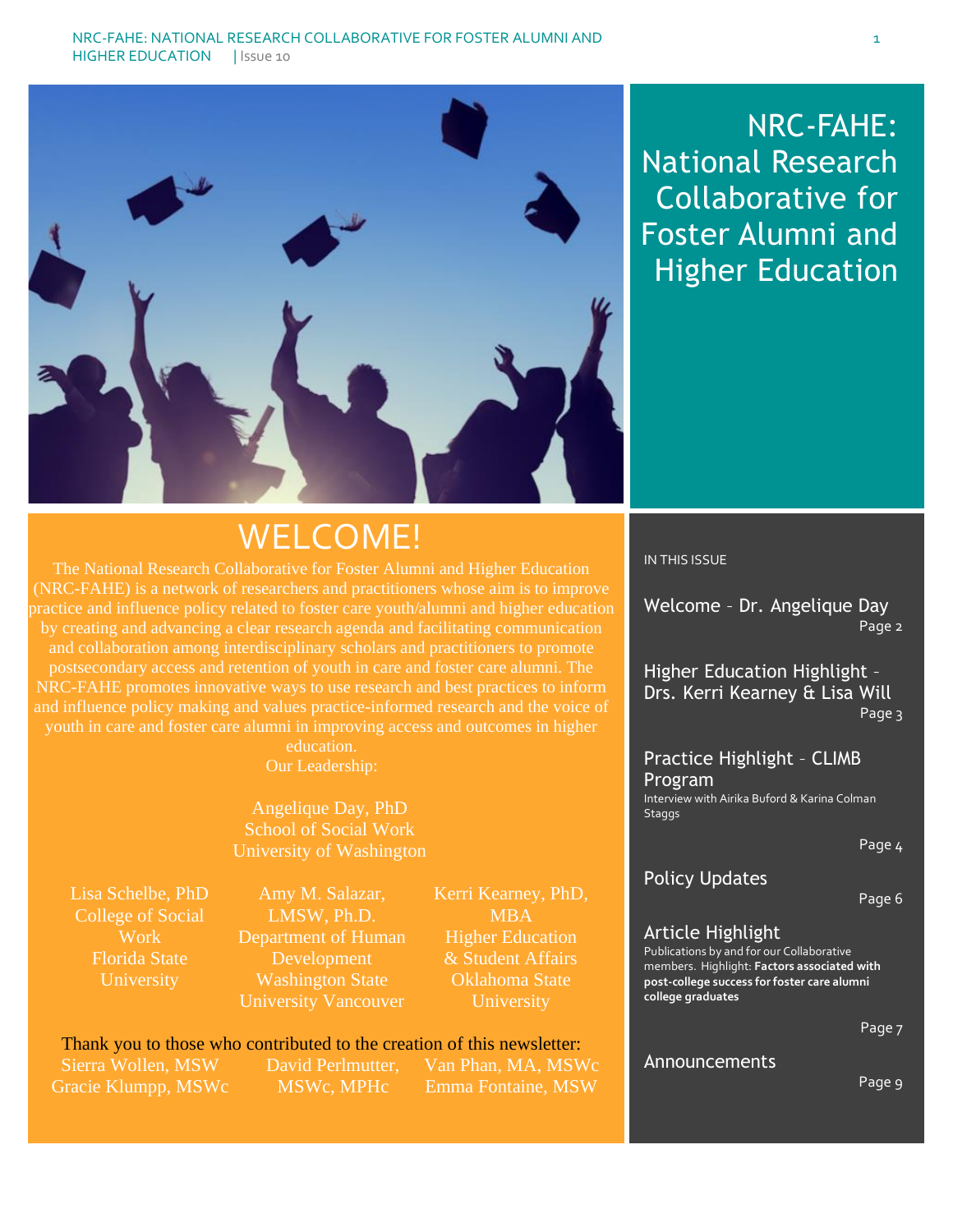### Welcome and Introduction

I am proud to share the 10th issue of the National Research Collaborative for Foster Alumni and Higher Education newsletter with you.

We are all embarking on another transition during the fall quarter/semester as we move through the challenges of returning to work after being absent from campus these last 18 months due to COVID 19. During this period of reengaging on campus we have learned new and innovative ways to support our students, including embracing the use and continuity of new technologies we learned how to navigate when we were working and serving our students remotely. Transitions have been difficult both in the move to remote work as well as in the transition back to campus; we are very interested in learning from all of you what lessons you have learned in how to successfully serve foster care youth during COVID 19 in the campus-based programs you are connected to. We are hopeful to have a focused conversation on this topic and others during our special interest group meeting in January 2022 during the SSWR conference. More details on that meeting will be forthcoming.

As promised, included in this newsletter is information on how you can respond to our call for a special issue journal in partnership with the *Child and Adolescence Social Work* Journal entitled, "Advancing Interdisciplinary Research on Foster Care and Higher Education". We are so grateful to Drs. Jennifer Geiger and Royel Johnson for their co-leadership in agreeing to guest edit the special issue. Submissions for the special issue are due February 11, 2022 and the anticipated publication date is Spring of 2023.

Many of the provisions of th[e Supporting](https://www.congress.gov/bill/116th-congress/house-bill/7947/text?q=%7B%22search%22%3A%5B%22foster+youth%22%5D%7D&r=13&s=4)  [Foster Youth and Families through the](https://www.congress.gov/bill/116th-congress/house-bill/7947/text?q=%7B%22search%22%3A%5B%22foster+youth%22%5D%7D&r=13&s=4)  [Pandemic Act \(H.R.7947\)](https://www.congress.gov/bill/116th-congress/house-bill/7947/text?q=%7B%22search%22%3A%5B%22foster+youth%22%5D%7D&r=13&s=4) which was passed through the larger Consolidated Appropriations Act of 2021 (H.R. 133) expired on October 1, 2021. We know that the pandemic is not over, and that

many of our students have been cut off of a critical lifeline of support that is very likely to impact their college going goals and aspirations. Please know that we are working very hard to ensure that these provisions are reinstated through the next continuing resolution package that needs to pass by December 3, 2021 to ensure that the government can remain operational. Additional federal public policy opportunities that have been introduced in the new congress are also highlighted in this newsletter, and we appreciate your advocacy to see those bills successfully move forward under the support of our new administration.

Also, in this issue we highlight a new precollege initiative, the Cultivating Learning in Middle school and Beyond (CLIMB), developed out of a response from the Texas legislature to focus targeted programming in K-12 schools.

Finally, we highlight the recently published work of Drs. Amy Salazar and Lisa Schelbe which examines life factors of foster care alumni who have successfully graduated from college.

As a reminder, our speakers program is organized by Dr. Amy Salazar; and information about past and future webinars can be found on our website at [https://www.nrc-fahe.org/archive-](https://www.nrc-fahe.org/archive-webinars)

[webinars.](https://www.nrc-fahe.org/archive-webinars) Dr. Salazar has organized a great lineup of speakers through the end of this year. Please tune in for one of those presentations coming up April 21, 2022. Registration details are available in the Announcements section of this newsletter.

#### ANGELIQUE DAY, Ph.D.



Angelique Day, PhD, MSW, is an Associate Professor in the School of Social Work at the University of Washington-Seattle. Much of her research focuses on foster care youth, including examining the differences in college retention rates between foster care y0outh and other low-income first-generation college students, and examining "youth voice" and its impact on child welfare, education and health policy reform. Dr. Day leads the Policy Review team for the NRC-FAHE. Questions about the policy section of this newsletter can be directed to her.

[dayangel@uw.edu](mailto:dayangel@uw.edu)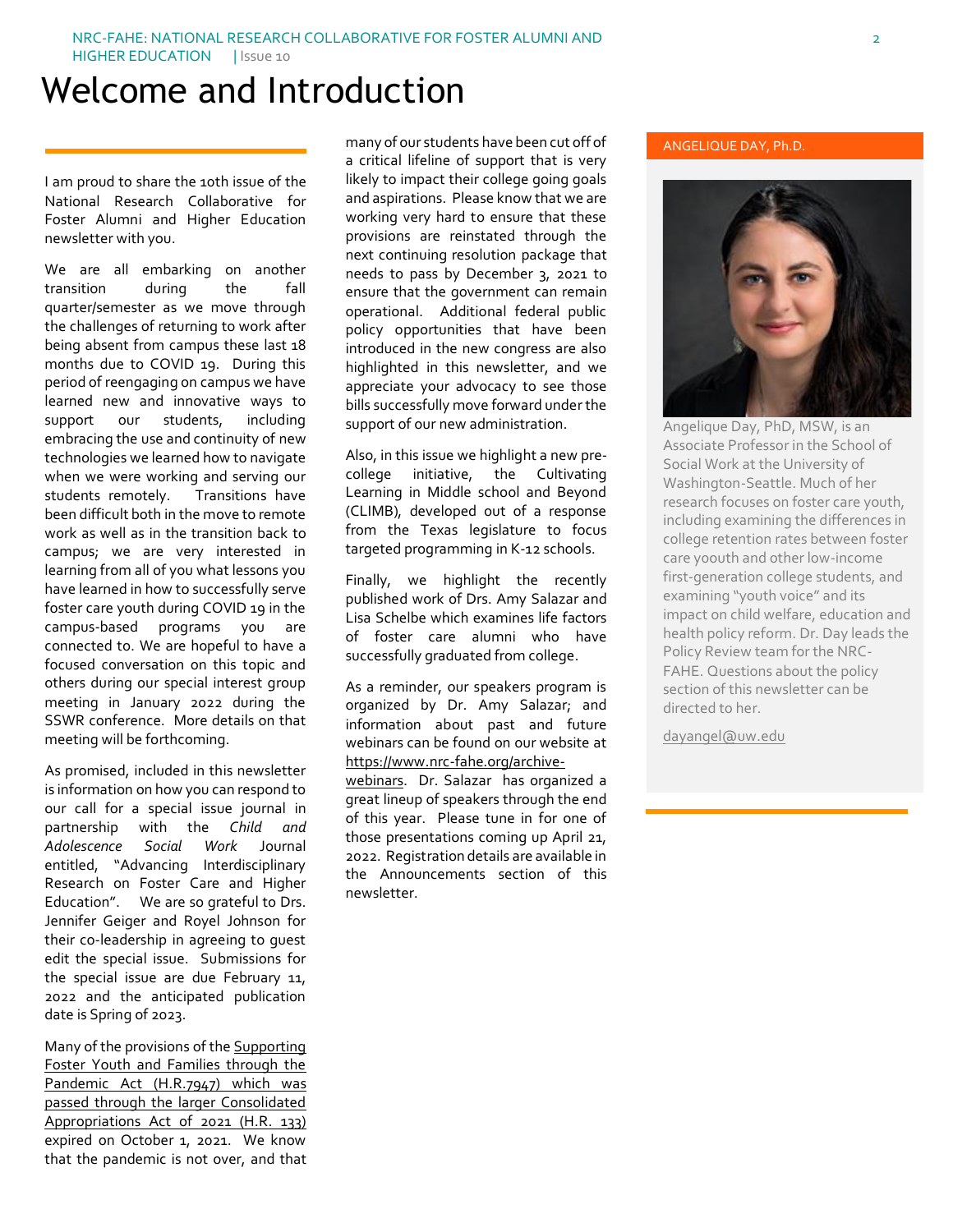# Higher Education Highlight

#### COLUMN AUTHORS



**Kerri Kearney, M.B.A., Ed.D.,** is an associate professor in Higher Education & Student Affairs. Through her work, she prepares individuals to lead at institutions of higher education or function in related research or policy roles. She teaches and advises students almost exclusively at the doctoral level.



**Dr. Lisa Will** is a Visiting Assistant Professor in Higher Education and Student Affairs at Oklahoma State University. She serves on the leadership team of R is for Thursday, Oklahoma's state network supporting hidden populations in college.

*The last 18 months of COVID-impacted work in higher education have highlighted profound impacts on college students with foster care backgrounds. Higher education professionals and researchers in the area of former foster youth in college have scrambled to both support current students and to study the impacts so that we may be better prepared for the future. Their work has contributed much to our knowledge and to the lives of current students, and it is more than capable of standing on its own. What seems important to also address, and that we will address in this column, is the often silenced but also profound impact on the professionals who are supporting students. To do so, I asked my friend and colleague Dr. Lisa Will to speak to her work with graduate students who are preparing for careers in student affairs and with* 

*other professionals who are already fulltime practitioners*

Relentless seems to be the word that most practitioners relate to right now. COVID has entered all of our spaces, not just professional, not just personal, not just the conscious. Boundaries, for many of us, have become muddied or even nonexistent. The uncertainty that many of us faced in our professional and personal lives has affected all of us on a global level – in one way or another. COVID did not discriminate. Our best laid plans ended up needing adjustments – some known and others unforeseen. We needed to be creative in our approaches, thinking, and how we showed up to others, including students.

As professionals, we tend to have solid support systems and tools to help us adjust to unexpected situations. However, we are human. We are tired.

As a professional, and as I speak with other professionals, I have truly come to realize that most of us cannot help but wonder and worry about the students. What support systems do they have in place? What tools do they have? What are their unmet needs? Are they safe? Are they practicing self-care? What about their mental health? How are we, the collective we, ensuring that they are okay, struggling, or thriving? The students have weighed heavily on our hearts and minds – often without time constraints. Many of us hoped that the start of this semester would reflect some sense of "normalcy." Our institutions announced plans for a Normal Semester. But, COVID had other plans. Once again, there was uncertainty and shifting.

It appears that institutions have mostly found their grooves. There is some predictability in systemic responses for students, staff, and faculty. But the mental health impacts for students are overwhelming. For students with backgrounds in foster care, the mental health impacts are further compounded by more concrete needs. And, so, we often overlook the impacts on ourselves.

As we prepare for the holiday season, end of semester activities, and closing 2021, we need to remember to be present for ourselves. Take a moment and stand still. Be present. Breathe. Hear the rustling of leaves. Hear the distance chatter or laughter. Smell the food that you love. See the people around you. Just be present.

It is a time to recognize all that you have done. You have suited up and showed up. You provided stability during an unstable time. You practiced grace and flexibility. You equipped others to identify their support systems or ways to develop even while you may have struggled with your own. You demonstrated compassion and engaged in critical dialogue. You walked alongside others. You help to carry some of their burdens. Truly stop to acknowledge your contributions.

As you pause in the chaos, what thoughts or emotions come to mind? How are you doing physically, emotionally, and spiritually? What are you doing to tend to these areas of your life? What brings you joy? What is happening in your community that would bring you delight? What do you want to carry forward? What is no longer serving you? What are you ready to let go of?

Something that I have become deeply aware of, is how precious time is. Take some time to discover the moments, interactions, or experiences that bring you joy. Focus on those for the remainder of the year. In focusing on joy, we are less likely to be wrapped up in the "I have/need to…" that we may find ourselves in during the holiday season or end of semester activities. By choosing joy, we are choosing to be present in caring for ourselves. And this is where it comes full circle. The best way we can prepare for what will be another uncertain spring semester is to pause and care for ourselves . . . so that we reclaim some bandwidth to again be able to care for others.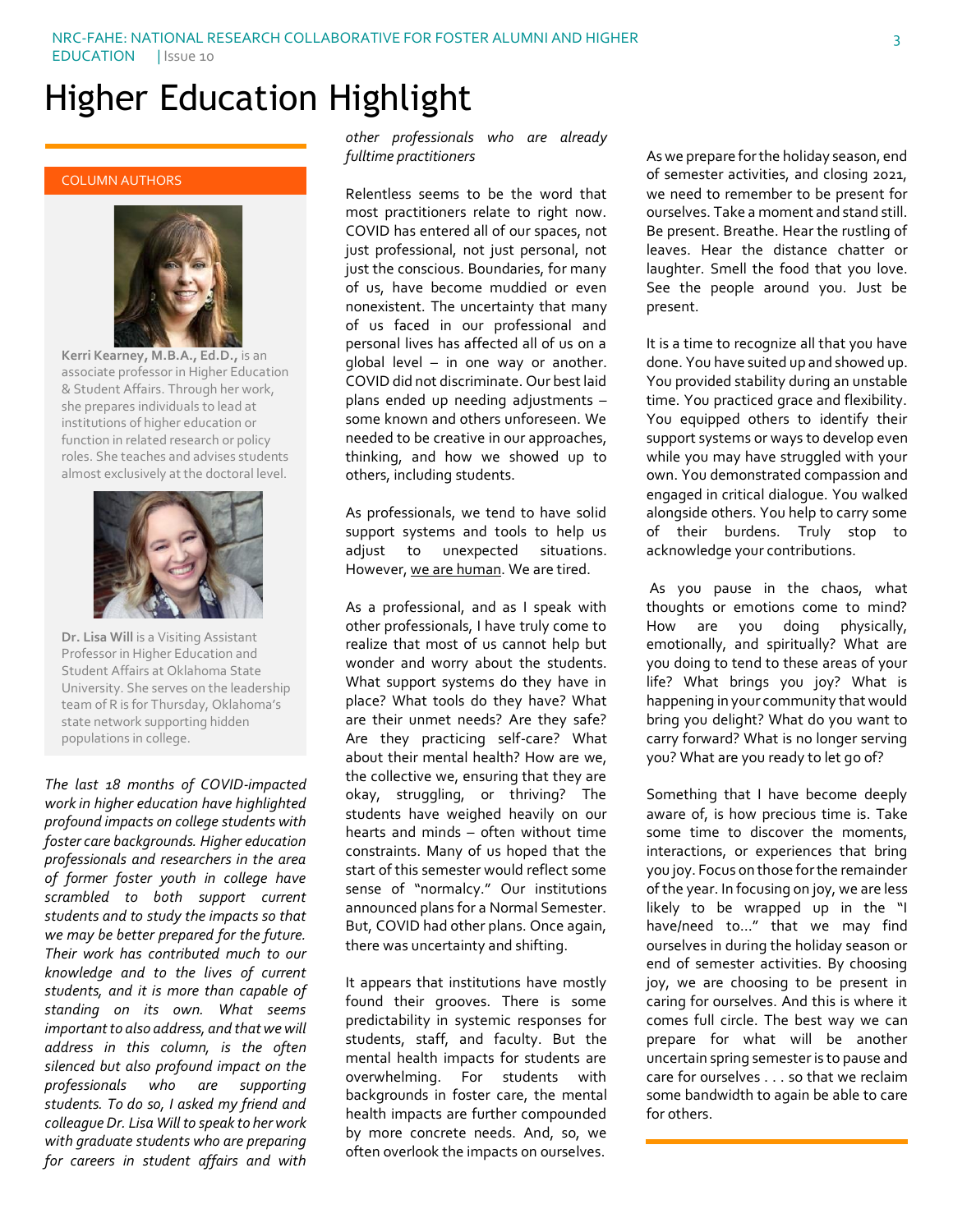## Practice Highlight – Bexar County Pilot: CLIMB Program

#### PROGRAM STAFF



**Airika Buford, LLMSW** is the Project Director for the Bexar County Fostering Educational Success Program in San Antonio, Texas. Mrs. Buford is a dedicated macro practice social worker with over 11 years of experience in child welfare, program development, nonprofit management, outreach, recruitment, and retention of underserved populations. Mrs. Buford has a Bachelor of Arts in Psychology from Wayne State University and an MSW from the University of Michigan-Ann Arbor and was a Community-Based Initiative Scholar focusing on Community Organizing in Communities and Social Systems. Airika worked as a Foster Care Specialist for the State of Michigan in Macomb County and then served as the Communications and Outreach Coordinator for the CHAMPS Program at Wayne State University.



**Karina Colman Staggs** is the Pre-College Initiatives Coordinator for the Bexar County Fostering Educational Success Pilot at The University of Texas at San Antonio. Before joining CLIMB, she worked as the Family Involvement Program Specialist for Northside Independent School District. Internationally, Karina spent approximately three years working abroad in China where she worked directly with underrepresented and at-risk youth throughout the country. Ms. Colman Staggs holds a Bachelor of Arts in Teaching English as a Foreign Language from the National University of Asuncion and a Master of Arts in Bilingual-Bicultural Studies from The University of Texas San Antonio.

In this practice highlight, Emma Fontaine interviews Airika Buford & Karina Colman Staggs of the CLIMB program.

#### **Can you give us some background on your program and how it got started?**

**Airika:** The Bexar County Fostering Educational Success Pilot program is an evidence and trauma-informed strategic framework tailored to meet the educational and external needs of youth with foster care history. Utilizing a collaborative framework, our program partners with courts, campuses, and community partners to deliver a range of services such as campus-based support programs, court advocacy and life-skills support.

Cultivating Learning in Middle school and Beyond (CLIMB) is a BCFES pre-college initiative and was developed out of a response to the Texas legislature to focus some of our programming to our K-12 schools. We consolidated it a bit, realizing that it was more realistic to focus our efforts on 8-12th grade. The final design and implementation involved members from our community partnerships and steering committee.

In our conversations, we discussed the many challenges we see our 8-12th graders experience when transitioning to higher ed, such as receiving accurate education about resources and benefits available to them leaving foster care. We took this a step further and provided programming beyond the outreach and recruitment components. We wanted to provide our young people with soft skills but also additional support around the seven Casey Life Domains which our holistic support system is centered on.

What we have today is an adapted version of our program, because we haven't been able to provide in-person meetings or the college immersion component due to COVID.

#### **How is your program funded?**

Airika: The 86<sup>th</sup> legislature earmarked 3.5 million for the Bexar County Pilot in 2019, with a portion of that going to CLIMB, our pre-college initiative. Because we were funded by a legislative appropriation, we have recently been engaged in advocacy work to ensure that our program is funded past 2021. We will know soon whether we will have funding for another two years; in the meantime, we are applying for other funding streams to ensure continuity of the program.

#### **Who does your program serve and how many students does your program currently serve?**

**Karina:** We serve 8-12th grade youth who have a history of foster care involvement, are currently in foster care, or have been in the last 6 months. Right now we have 22 students that are active and 31 students that are enrolled. We are always looking for opportunities to serve more students. When I came on board I started to do outreach to the 6 independent school districts (ISDs) we are serving at the moment, as well as housing facilities where many of these students reside. We also use heatmap data from a community partner who identified areas with the highest concentration of foster home and youth placements. The ISDs we target are selected from this data.

#### **What is your role in the program?**

**Airika:** As the pilot director I oversee the cross-system collaboration with all of our partners. I work with our college campuses and their dedicated support centers, our life coaching program for youth aged 16-18, and CLIMB, which is the overall umbrella for all our precollegiate initiatives. My job as the director is to make sure that we have established relationships with the ISD's, so MOU's were a critical part of that partnership. I make sure that we are considering the seven Casey Life Domains in all our programming. I also make sure curriculum is on target with the student learning objectives we've set for youth participating in the program.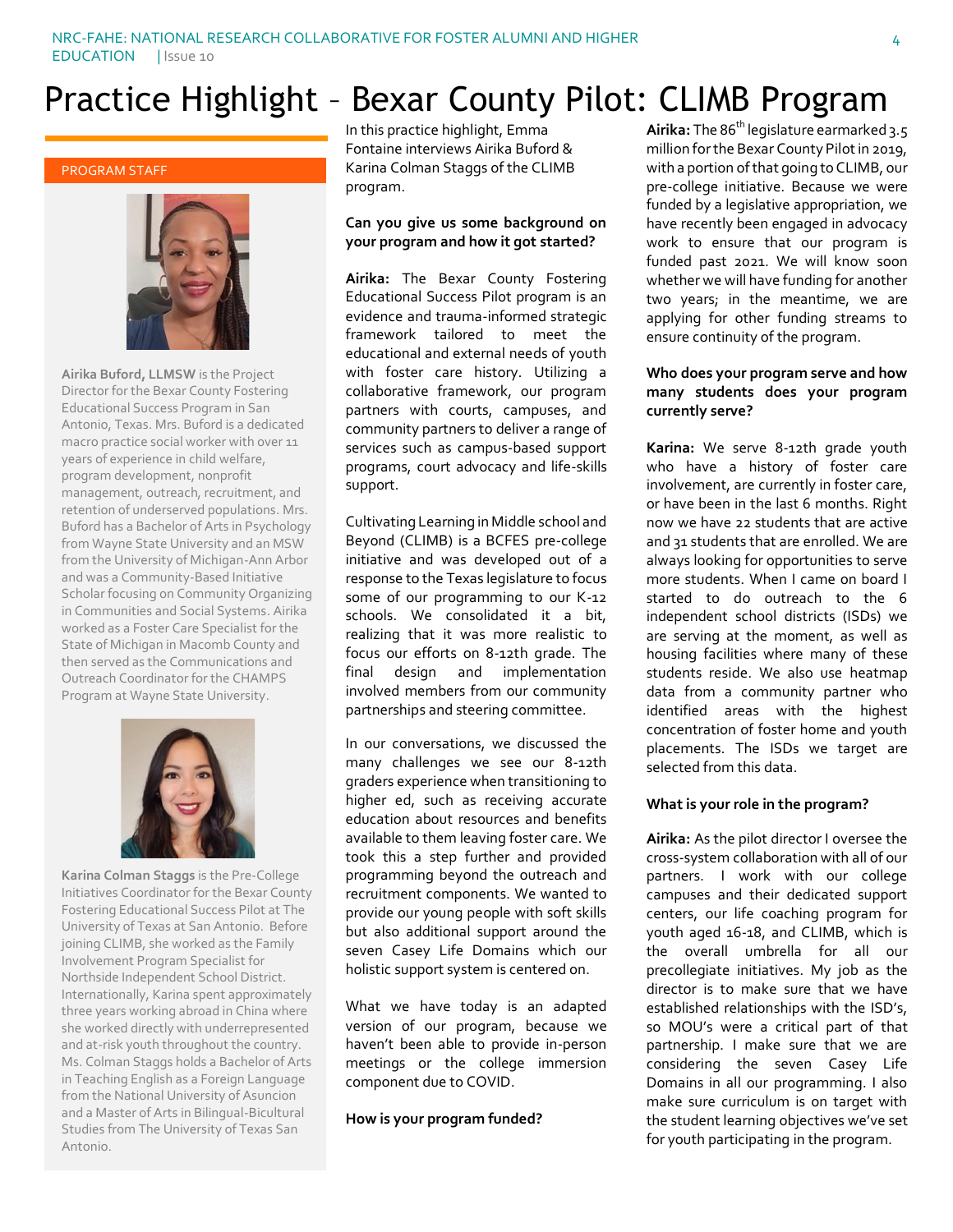**Karina:** I am the program coordinator. My role basically is to lead the program, and to create and maintain relationships with our partners and ISDs, housing facilities, and other points of contact. I oversee our weekly sessions and lessons and contact community partners and experts that present to our youth. I ensure that our students, guardians, and foster care liaisons are in the know about program events. I keep in contact with them weekly to make sure students are motivated to continue attending sessions.

#### **What are the main components of your program?**

**Airika:** When creating the program, we wanted to make sure that the content connected well to the seven Casey Life Domains; we started first and foremost on education. We focused on making sure that students first had a solid foundation of how to navigate applications and financial aid. We moved into other domains that are integral to success in college such as finance and employment and partnered with a local bank to provide financial literacy workshops. We focused on personal and cultural identity, respecting diversity, and intersectionality and belonging. We wanted to make sure students were able to identify what was unique about them, but also how they're able to relate to their community. We wanted them to be aware of Bexar County connections and supports, so we provided education about that. Mental and physical health was an important component and we partnered with a local agency to provide sexual and reproductive health education. We ensure that our students understand basic life skills such as boundaries, communication, or even obtaining a driver's license. Things that are critical but may not necessarily be taught to our students.

**Karina:** We are planning on doing a bootcamp in the summer which will focus on mental and physical health, as well as life skills. This will be a collaboration with CLIMB and other partners who will support us in tackling topics such as ACES, stigma, trauma, obtaining health insurance, and basic life skills such as internet safety, grocery shopping, doing laundry - many skills that we take for granted learning at an early age.

Right now, we are virtual on zoom, meeting weekly for one hour. We also have our google classroom where we post homework and articles that students can refer to. Our slides and community presentations are posted in the google classroom as well. For the summer bootcamp we are planning to meet in-person once a week, and twice a week virtually.

#### **What impact has the program had on the students involved?**

**Karina:** From my perspective, I think that we have created a safe and caring space where students in foster care can come and ask questions that are related to their future education and life in general. The most impactful feedback that we have received is that our students are enrolling in college and are actively staying in contact with our partners.

**Airika:** Students have personally reached out to Karina apologizing when they can't attend, which shows that they are really committed. We have seen that even after foster placement changes, students are still coming back to participate in the program. Karina has put in a lot of effort behind the scenes to keep in touch with and keep track of our youth in foster care. That speaks volumes for our young people who are frequently let down by systems beyond their control - to see that we're not giving up on them goes a long way.

#### **What changes to law or policy would you like to see?**

**Airika:** First and foremost, I would like to make sure young people are safe and stable. Frequent placement changes are a US wide child welfare issue that needs to be solved. It isn't an easy fix but we need to do whatever we can to ensure stability.

I would like to see the most recent changes in the Supporting Youth in<br>Higher Education Act become Higher Education Act become permanent. The Education and Training

Voucher (ETV) changes are a godsend to our students who lack financial support an increase form 5-12,000 is a phenomenal change. More importantly, some of the caps on ETV limiting foster youth's eligibility to receive that benefit is a disservice. We're essentially punishing young people who receive support that they need from the state, while pulling another benefit that could help them achieve stability. It doesn't make sense.

**Karina:** The number one thing would like to see more commitment from our lawmakers. I have witnessed the amount of placement instability our youth face and it's incredibly difficult on them. I'd like to see a lot more commitment from society as well.

#### **What future goals do you have for the program? Any final thoughts?**

**Airika:** We would like to be able to provide in person support to our young people. As the program was originally designed, we wanted to have immersion activities at our college campuses so that our students could see themselves on college campuses and envision that reality for themselves. That's a main goal I'd like to see for the program.

**Karina:** I would like to continue to grow and expand our services within our area of Bexar County and beyond. I want to provide our youth a safe space so that they can ask questions that they may not feel they can ask elsewhere. I would like to continue to earn our students, guardians, and partner's trust, making sure that we always have our youth's best interests in mind.

**Airika:** We are so thankful to the Texas delegation, our university president, chancellors, and other key stakeholders for their willingness to invest in and support our youth in foster care. Our community partners' willingness to provide workshops and additional education at no charge has been phenomenal. It's truly been a community effort. To learn more about the Bexar County Pilot Project and the CLIMB program specifically, clic[k here.](https://www.bcfes.org/climb)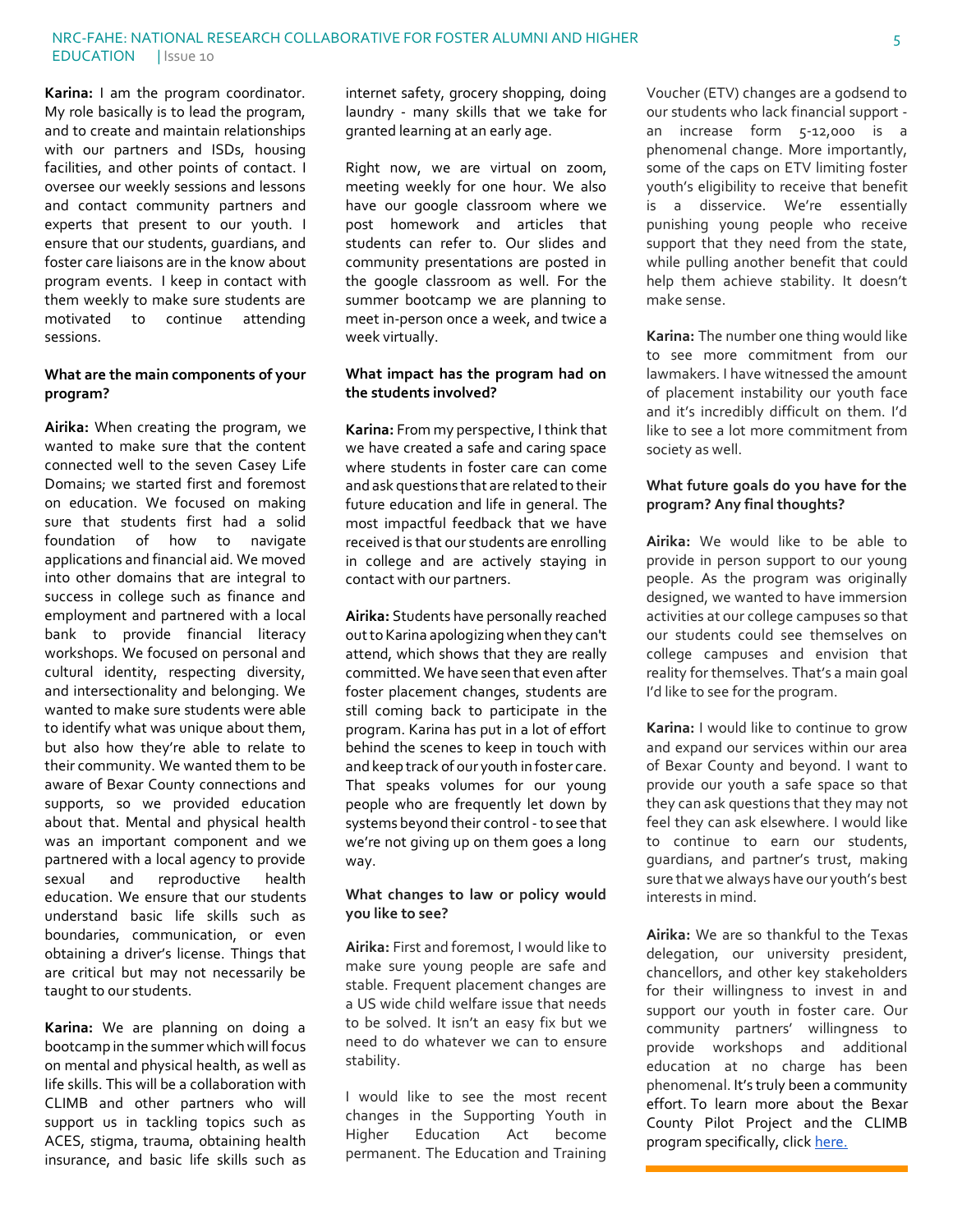#### NRC-FAHE: NATIONAL RESEARCH COLLABORATIVE FOR FOSTER ALUMNI AND HIGHER EDUCATION | Issue 10

# Policy Updates

#### **[Build Back Better Act \(H.R. 5376\)](https://www.congress.gov/bill/117th-congress/house-bill/5376)**

The \$1.5 trillion Build Back Better budget reconciliation bill is currently being negotiated in Congress. The present version of the package includes several provisions that foster alumni in higher education could benefit from.

Most notably, the Act would **lower the age of eligibility for the Earned Income Tax Credit** from 25 to 18 for qualified former foster youth. The bill would also extend the increase in EITC that was passed as part of the American Rescue Plan, **raising the maximum EITC from \$540 to \$1,500**. These changes to the EITC would provide a safety net for a significant number of former foster youth as they transition to adulthood.

#### **[Extension of Emergency Support for](https://www.congress.gov/bill/117th-congress/house-bill/5167)  [Transition Age Youth and Foster](https://www.congress.gov/bill/117th-congress/house-bill/5167)  [Alumni \(H.R. 5167\)](https://www.congress.gov/bill/117th-congress/house-bill/5167)**

Critical provisions in the Supporting Foster Youth and Families through the Pandemic Act, including the moratorium on aging out of foster care, **expired at the end of September.** Although advocates were not successful in getting the bill extended before Oct 1, 2021, there is a coordinated strategy forming to see this bill extended as part of the continuing resolution efforts to maintain operation of the federal government passed December 3, 2021. If passed either as part of a new continuing resolution or as part of reconciliation, this bill would reinstate additional benefits and flexibilities provided through the Supporting Foster Youth and Families through the Pandemic Act through the 2022 fiscal year. The bill includes additional funding for Educational and Training Vouchers Program (ETV) for youth aging out of

foster care. It would also prevent foster youth from aging out of foster care for an additional year.

Throughout the pandemic, emergency Chafee benefits were a lifeline for former foster youth in higher education institutions. **The pandemic is far from over, and foster alumni still need support** as they navigate adulthood and seek higher education and employment.

We look forward to working with each of you as we advocate to extend this critical lifeline for our college-going foster youth.

#### **[Continued State Flexibility to Assist](https://www.congress.gov/bill/117th-congress/house-bill/5661)  [Older Foster Youth Act \(H.R. 5661\)](https://www.congress.gov/bill/117th-congress/house-bill/5661)**

H.R. 5661 is similar to H.R. 5167, but there are some key differences. Instead of doubling the amount of funding for Chafee programs and ETVs, as H.R. 5167 proposes, **H.R. 5661 would designate the same amount of funding for these programs that was allocated last year**, which would be \$400,000,000 for Chafee programs and \$50,000,000 for ETVs. H.R. 5661 was introduced more recently and is a less resource-intensive alternative to H.R. 5167, which may increase its likelihood of becoming law. The Act passed the House on October  $27<sup>th</sup>$  and now awaits a hearing in the Senate.

If passed, this bill would extent **supports and flexibilities for transitional age foster youth and foster alumni passed in response to the pandemic** through the Consolidated Appropriations Act in December 2020. These supports include 1) extending the age of foster care eligibility to 27 years old to prevent youth from aging out of the system, 2) increases funding for Educational Training Vouchers and suspending some requirements for ETVs, and 3) increasing access to housing assistance and transportation assistance. These

flexibilities would extend through September 2022.

#### **[The PROPEL Act \(H.R. 177\)](https://www.congress.gov/bill/117th-congress/house-bill/177?s=6&r=11)**

If passed, this bill would **expand the use of PELL grants** by allowing them to be used for technical and vocational training, apprenticeship, or other onthe-job training. Additionally, the bill will allow for unaccredited institutions to access Federal Pell Grant funding. This would open **more opportunity for former foster youth to attend educational and training programs that may be more suited to their needs and interests**.

#### **[National Apprenticeship Act of 2021](https://www.congress.gov/bill/117th-congress/house-bill/447?q=%7B%22search%22%3A%5B%22foster+youth%22%5D%7D&s=1&r=4)  [\(H.R. 447\)](https://www.congress.gov/bill/117th-congress/house-bill/447?q=%7B%22search%22%3A%5B%22foster+youth%22%5D%7D&s=1&r=4)**

If passed, this bill will provide grants to the Office of Apprenticeship (OA) within the Department of Labor (DOL). The OA will collaborate with the Department of Education **to promote integration of apprenticeship programs in secondary, postsecondary, and adult education programs**. Grants will be awarded to entities that expand pre-apprenticeship and youth apprenticeship programs, encourage employer participants, and **strengthen alignment between apprenticeship system and education providers.**

This bill passed the House in February, and currently sits in the Senate Committee on Health, Education, Labor, and Pensions.

We know that there may be legislation in your state that we have not listed here. If you know of a specific effort in your state that you would like us to mention in the next newsletter, please email Angelique Day at [dayangel@uw.edu.](mailto:dayangel@uw.edu)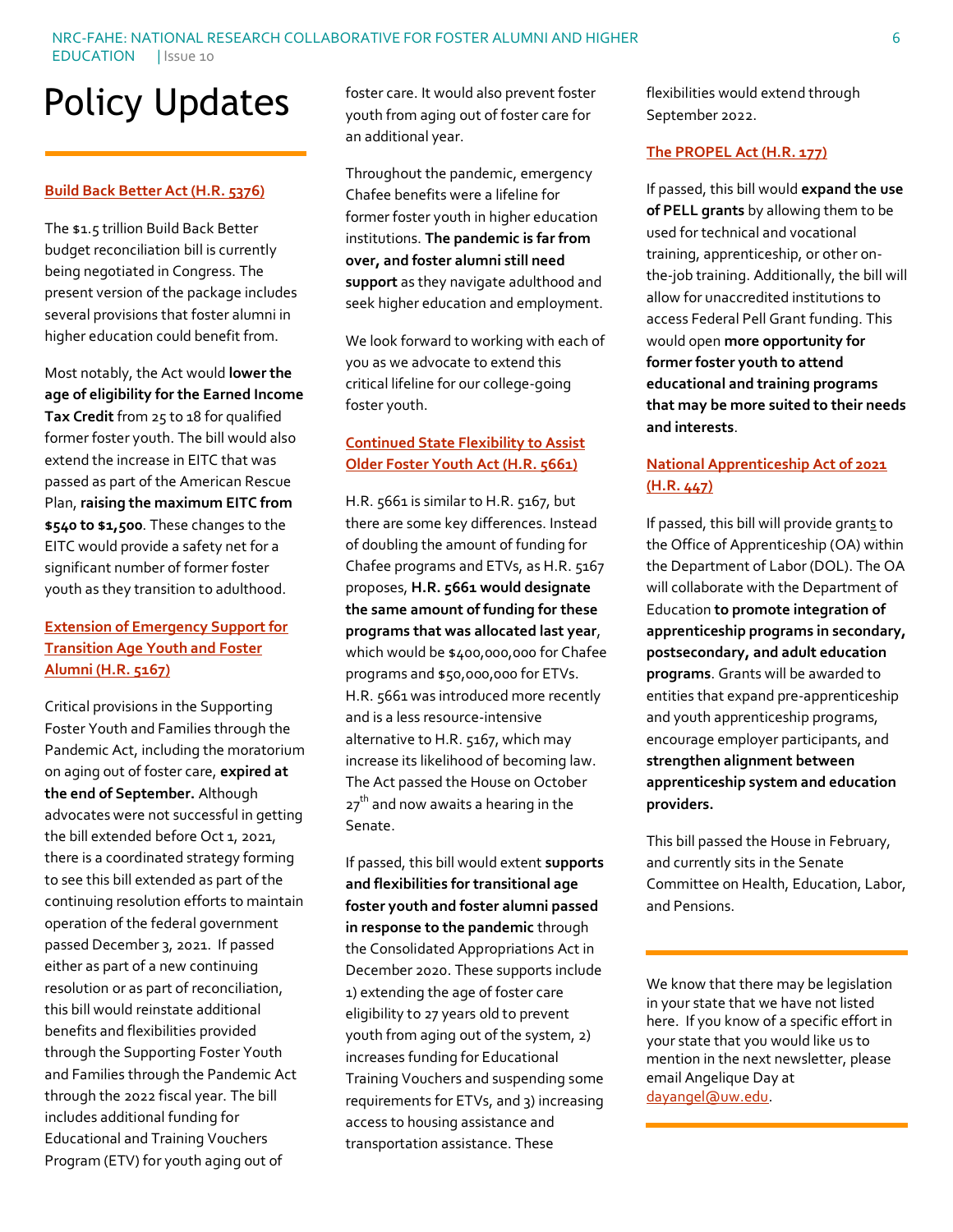#### NRC-FAHE: NATIONAL RESEARCH COLLABORATIVE FOR FOSTER ALUMNI AND HIGHER

EDUCATION | Issue 10

# Article Highlight

In this issue, David Perlmutter highlights an article entitled **Factors associated with post-college success for foster care alumni college graduates.** For a complete list of resources, please see the Library tab on our website.

If you would like to have your recent article highlighted, please send us an article summary in this same format to **nrc.fahe@gmail.com**.

#### PAPER AUTHORS



**Amy Salazar, PhD** is an assistant professor at Washington State University Vancouver and a faculty member in the prevention science doctoral program. Dr. Salazar's area of scholarly expertise involves developing and testing interventions for children and youth with or at risk of child welfare system involvement. She is particularly interested in expanding the evidence base for interventions designed to support youth transitioning from foster care to adulthood. She is the author of several peer-reviewed publications on the experiences of youth in foster care, and a Licensed Master's Social Worker in the State of Oregon.



**Lisa Schelbe, PhD** is an Associate Professor at the Florida State University College of Social Work in Tallahassee, Florida. Additionally, she is a Faculty Affiliate at the Florida Institute for Child Welfare. Dr. Schelbe is co-editor of the Child Adolescent Social

Work Journal and editor of the American Professional Society on the Abuse of Children (APSAC) Advisor and Alert. Dr. Schelbe's research focuses on youth aging out of foster care with a special interest in their experiences with post-secondary education and early parenting. She is a qualitative methodologist with experience working on interdisciplinary teams. Dr. Schelbe has written over 35 journal articles and coauthored two books: "The Handbook on Child Welfare Practice" and "Intergenerational Transmission of Child Maltreatment." Dr. Schelbe earned her doctorate in social work from University of Pittsburgh in Pennsylvania where she was a Doris Duke Fellow for the Promotion of Child Well-being.

#### **Study Summary**

This study examines factors during college that contribute to success for foster care alumni after graduation. The authors identified during-college factors associated with post-college success. The factors believed to be implicated in better outcomes for foster care alumni included: housing, education, employment, physical and mental health, cultural and personal identity formation, life skills, and cultural and personal identity formation. Success was characterized in this study as better employment, finance, and mental health-related outcomes. These outcomes were operationalized using validated survey instruments and other rating questions intended to measure indicators of these various domains. Demographic questions were also asked on race/ethnicity, highest level of education completed, gender, and number of foster care placements and years in foster care. A sample of foster care alumni who had attended college (N= 262) participated in the crosssectional survey, which was delivered online. A two-step analysis process was used, beginning with a separate bivariate regression with each independent variable, followed by a multivariate regression for each dependent variable with each independent variable that was found to be statistically significant (p<0.05) or trend-level (p<0.10).

#### **Key Findings**

Several during-college life domains and demographic characteristics were found to be associated with positive postcollege employment, finance, and mental health outcomes. The strongest predictors of positive outcomes after college were Supportive Relationships and Community Connections, Life Skills, and Physical and Mental Health. Race and ethnicity were associated with each post-college outcome, with the greatest disparity between Black participants and white participants. Education, housing, and having cultural needs met did not correlate with any of the post-college outcomes.

#### **Implications**

The results of this study support the case for higher education institutions and other agencies that provide services to college-attending foster care alumni to holistically address multiple life domains that are tied to success in school as well as after graduation. Promoting supportive relationships, community connections, and mental health within higher education has implications for the success of foster care alumni during and after college by minimizing the challenges experienced outside of the classroom. Higher education institutions can commit to supporting foster care alumni by offering programming specific to their needs. These services should be integrated across various offices and departments within colleges. The findings of this study also reinforce the need to address racial disparities within the child welfare system and institutions of higher education, in addition to pervasive systemic racism throughout society. Future research should seek to provide a deeper understanding of the factors related to post-college graduation success for foster care alumni.

Salazar, A., & Schelbe, L. (2021). Factors associated with post-college success for foster care alumni college graduates. *Children and Youth Services Review, 126*. [https://doi.org/10.1016/j.childyouth.2021.106031](https://doi-org.offcampus.lib.washington.edu/10.1016/j.childyouth.2021.106031)